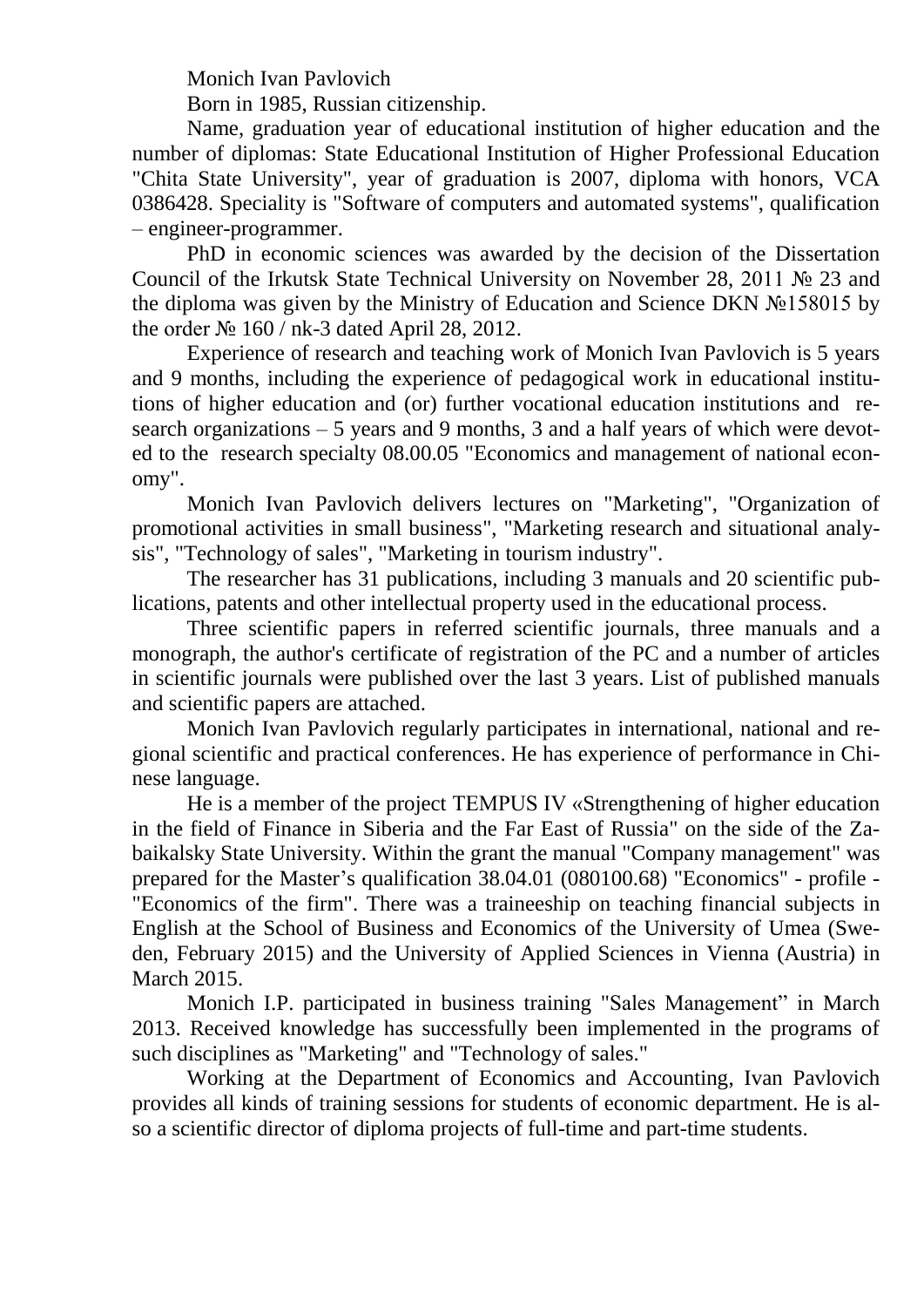## **№ Name Form Publisher's imprint Size (printer's sheet) Coauthors 1 2 3 4 5 6** Manuals 1 Marketing (manual) Printed Marketing: manual/ I.P. Monich; ZabGU. - Chita,  $2014. - 124$  p. 6 2 | Forecasting and planning Printed in taxation. Special tax regimes (manual) Forecasting and planning in taxation. Special tax regimes: manual / I.V. Bochkareva, Y.V. Shpartko, I.P. Monich; ZabGU. - Chita, 2014. – 217 p. 9,5 3,5 Shpartko Y.V., Bochkareva I.V. 3 Business management (manual) Printed Business management: manualчеб. пособие / I.V. Bochkareva, Y.V. Shpartko, I.P. Monich; ZabGU. - Chita, 2015. – 180 p. 9,0 3,5 Shpartko Y.V., Bochkareva I.V. Scientific papers 4 Annotator of Chinese texts under Win32 (abstracts / conference Printed reports) International youth research and practice confer-"Youth of  $Z_{a}$ baikalye: the culture of health - healthy society".- Chita: Chitinskaya State Medical Academy, 2006. - P. 16-18.  $0.1$ 5 Utilities of phonetic Printed processing of technical texts in Chinese language (abstracts / conference reports) Russian research and practice conference "Energy in modern world today". - Chita: ChitGU, 2006. - P.  $212 - 215$ . 0,2 **--** 6 Economic aspects of the Printed Russian-Chinese border and interregional cooperation (abstracts / conference reports) International research and practice conference Международная научнопрактическая конференция «Cross-border cooper- $0.23$  --

## **of published manuals and scientific papers of Monich Ivan Pavlovich**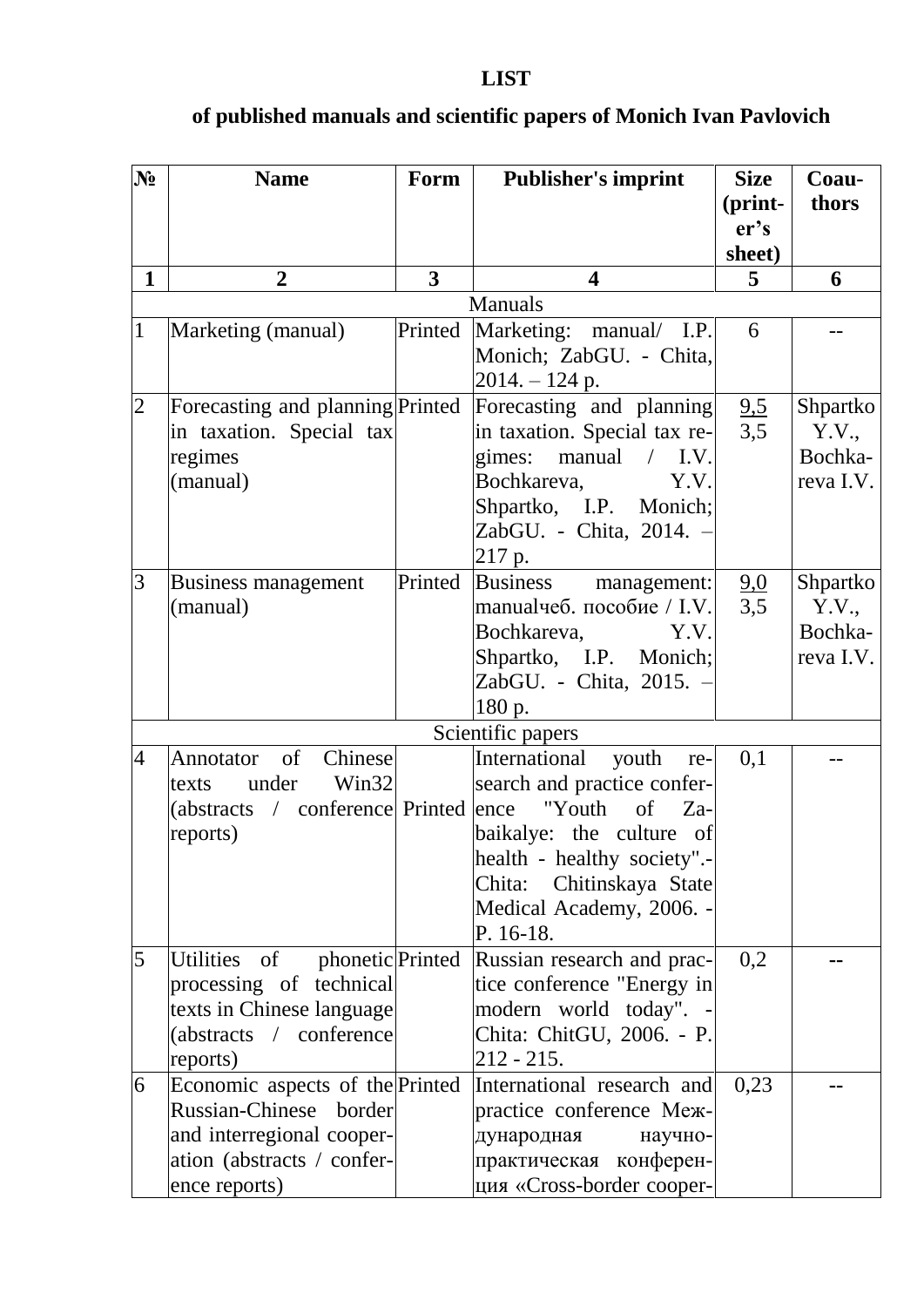|    |                                    |         | ation: Russia - China -                                 |      |             |
|----|------------------------------------|---------|---------------------------------------------------------|------|-------------|
|    |                                    |         | Mongolia». - Chita: Chit-                               |      |             |
|    |                                    |         | GU, October 2007. - P.                                  |      |             |
|    |                                    |         | $23 - 27$                                               |      |             |
| 7  | Tourist market: the main Printed   |         | VII Russian research and                                | 0,15 |             |
|    | points, the use of IT tak-         |         | practice<br>conference                                  |      |             |
|    | ing into account cross-            |         | "Kulaginsky readings". -                                |      |             |
|    | border<br>features                 |         | Chita: ChitGU, November                                 |      |             |
|    | (abstracts / conference            |         | $2008. - P. 57-59$                                      |      |             |
|    | reports)                           |         |                                                         |      |             |
| 8  |                                    |         | Assessing of impact of Printed International conference | 0,73 |             |
|    | cross-border factors on            |         | «Resource economy, cli-                                 |      |             |
|    | tourism development of             |         | mate change and environ-                                |      |             |
|    | the Far East and Za-               |         | mental<br>management-                                   |      |             |
|    | baikalye (abstracts / con-         |         | Krasnoyarsk:<br>$2009$                                  |      |             |
|    | ference reports)                   |         | SFU, July 2009 r. - P.                                  |      |             |
|    |                                    |         | 586-599                                                 |      |             |
| 9  | Tourism as one of the Printed      |         | 10th International Confer-                              | 0,15 |             |
|    | way to diversify the re-           |         | ence of russian economic                                |      |             |
|    | source region economy              |         | society "Economic effi-                                 |      |             |
|    | (abstracts / conference            |         | ciency of natural-security                              |      |             |
|    | reports)                           |         | activity: Theory and Prac-                              |      |             |
|    |                                    |         | tice". - Moscow, 2009. -                                |      |             |
|    |                                    |         | P. 162-165                                              |      |             |
|    |                                    |         |                                                         |      |             |
| 10 | Prospects of tourism on Printed    |         | V International research $ 0,5 $                        |      | A.V.        |
|    | the example of Trans-              |         | and practice conference $0,25$                          |      | Shevchu     |
|    | <b>Baikal</b><br>Territory         |         | "TPURISM AND REC-                                       |      | $\mathbf k$ |
|    | (abstracts / conference            |         | REATION: basic and ap-                                  |      |             |
|    | reports)                           |         | plied research" Moscow                                  |      |             |
|    |                                    |         | April, 28-29, 2010. P. 76-                              |      |             |
|    |                                    |         | 84                                                      |      |             |
| 11 | Development of cross-Printed       |         | Environmental economics $0.81$ .                        |      | I.P.        |
|    | border economy dynam-              |         | $-2010 - N21 - P. 20-33.$                               | 0,27 | Glaziri-    |
|    | ics in growth period, and          |         |                                                         |      | na, A.V.    |
|    | first results of crisis            |         |                                                         |      | Kolesni-    |
|    | (scientific article)               |         |                                                         |      | kova        |
| 12 | Prospects for diversifica- Printed |         | Bulletin "The use and pro- $0.4$                        |      | A.V.        |
|    | tion of the economy of             |         | tection of natural resources $ 0,2 $                    |      | Shevchu     |
|    | Siberia and the Far East           |         | in Russia" - 2010 - No 1 P.                             |      | k           |
|    | through the development            |         | 42-48.                                                  |      |             |
|    | of ecotourism                      |         |                                                         |      |             |
|    | (scientific article)               |         |                                                         |      |             |
| 13 | The development of re-             | Printed | Digest of the international $0,25$                      |      | E.A.        |
|    | gional cooperation in              |         | conference<br>"Cooperation $ 0,10\rangle$ "             |      | Mali-       |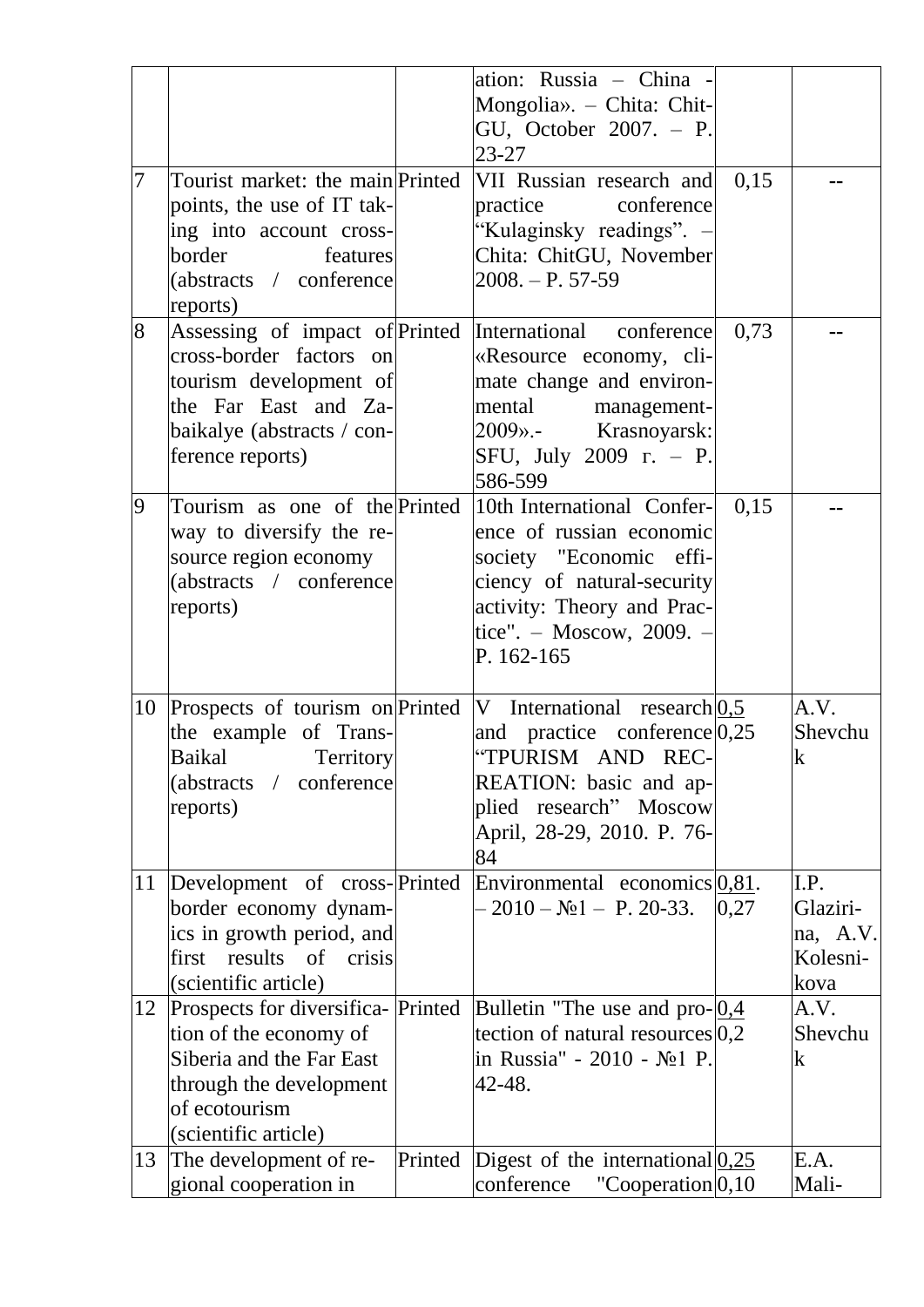| 14 | Northeast Asia in the<br>field of innovative edu-<br>cation and science<br>(abstracts / conference<br>reports, the work is pub-<br>lished in Russian and<br><b>Chinese languages</b><br>Inbound tourism as an Printed<br>important factor in the<br>development of econom-<br>ic cooperation in the<br>border areas of northeast<br>Asia on the example of<br>the Zabaikalsky region,<br>the Russian Federation<br>and China. (abstracts /<br>conference reports) | in Northeast Asia and the<br>Russian-Chinese reltions,"<br>Hulunbuir, China,<br>June<br>$2010. P.56 - 59$<br>Digest of the international<br>conference "Cooperation"<br>in Northeast Asia and the<br>Russian-Chinese reltions,"<br>Hulunbuir, China,<br>June<br>2010. P. 124-131 | 0,4 | shev, I.P.<br>Glaziri-<br>na, E.N.<br>Sokol-<br>Nomo-<br>konov |
|----|-------------------------------------------------------------------------------------------------------------------------------------------------------------------------------------------------------------------------------------------------------------------------------------------------------------------------------------------------------------------------------------------------------------------------------------------------------------------|----------------------------------------------------------------------------------------------------------------------------------------------------------------------------------------------------------------------------------------------------------------------------------|-----|----------------------------------------------------------------|
| 15 | The natural potential of Printed<br>the area as a factor of<br>development of tourism<br>on the example of cross-<br>border regions of the Za-<br>baikalsky region<br>(abstracts / conference<br>reports)                                                                                                                                                                                                                                                         | Russian research and prac-<br>conference<br>tice<br>"Kulaginsky readings".<br>Chita: ChitGU, November<br>$2010. - P. 92-94.$                                                                                                                                                     | 0,2 |                                                                |
| 16 | Cross-border tourism as Printed Digest of research<br>integral part of the world<br>tourism economy<br>(abstracts / conference<br>reports)                                                                                                                                                                                                                                                                                                                        | and<br>practice conference "Inter-<br>national cooperation in<br>North-East Asia: Chal-<br>lenges and Prospects",<br>November, 20-22, 2010.<br>Chita, Russia. P. 34-36.                                                                                                          | 0,2 |                                                                |
| 17 | Practical application of Printed<br>innovation in develop-<br>ment and promotion of<br>tourist's product (on the<br>example of Russian bor-<br>der<br>regions)<br>(abstracts / conference<br>reports)                                                                                                                                                                                                                                                             | Russian research and prac-<br>tice conference "Manage-<br>ment of economic systems.<br>Small businesses in the<br>shadow economic rela-<br>tions". Chita: ChitGU,<br>2011. P.175-182.                                                                                            | 0,4 |                                                                |
| 18 | SWOT Analysis of the Printed<br>tourism industry of the<br>Zabaikalsky region (ab-<br>stracts / conference re-                                                                                                                                                                                                                                                                                                                                                    | Russian research and prac-<br>tice conference "Manage-<br>ment of economic systems.<br>Small businesses in the                                                                                                                                                                   | 0,2 |                                                                |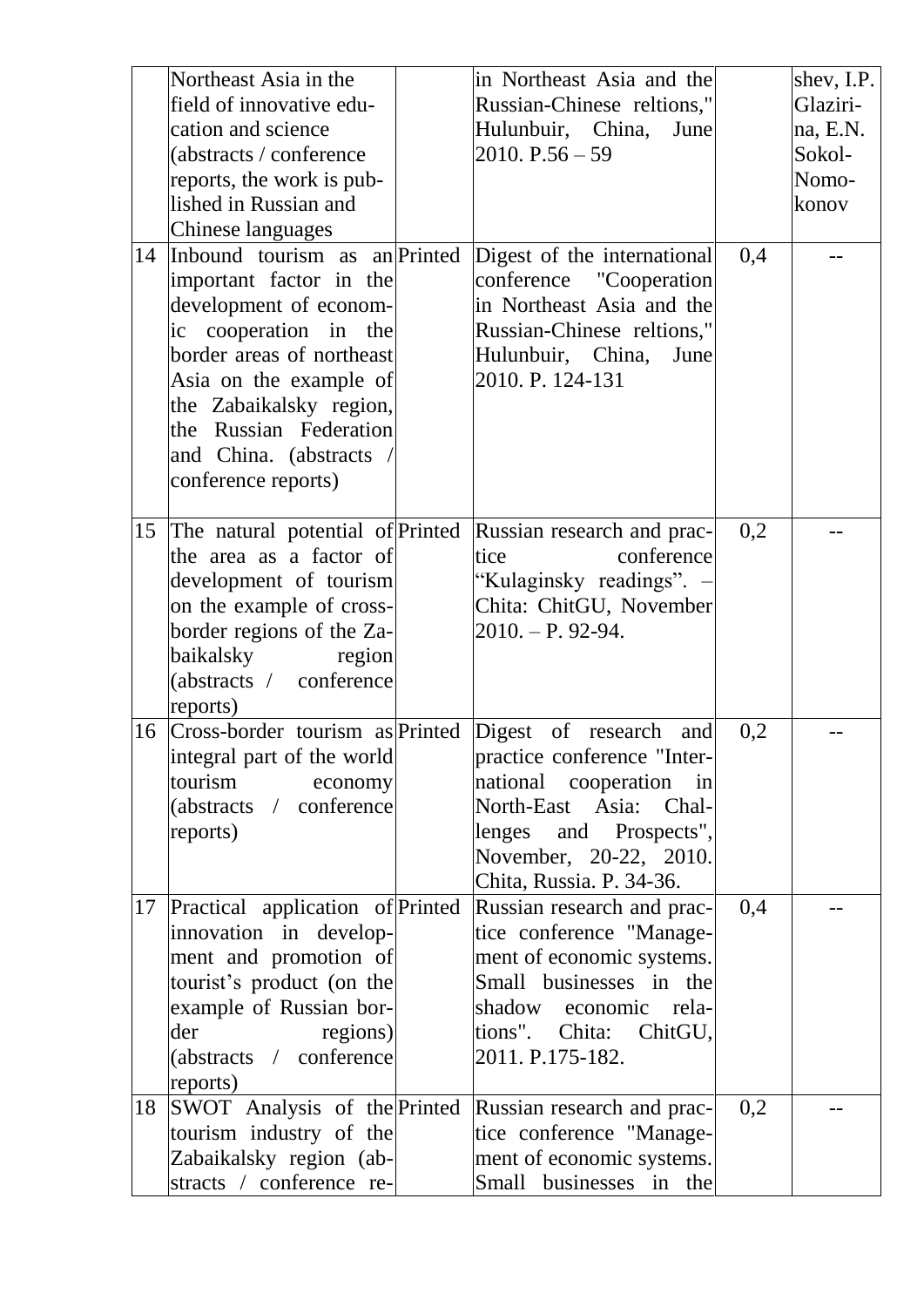|    | ports)                                                                                                                                                                                                 | shadow economic rela-<br>tions".<br>ChitGU,<br>Chita:<br>2011. P. 77-80                                                                                                                                                                |      |                        |
|----|--------------------------------------------------------------------------------------------------------------------------------------------------------------------------------------------------------|----------------------------------------------------------------------------------------------------------------------------------------------------------------------------------------------------------------------------------------|------|------------------------|
| 19 | Optimizing of the num- $\text{Printed}$ Electronic Scientific Jour- $\boxed{0,6}$ .<br>ber of tour operators in<br>the region on the exam-<br>ple of the Zabaikalsky<br>region<br>(scientific article) | nal: News of ISEA. 2011. 0,3<br>$\mathcal{N}$ 5.                                                                                                                                                                                       |      | S.S/<br>Ovenesy<br>an  |
| 20 | Innovation management Printed<br>in the tourism sector<br>(scientific article)                                                                                                                         | Journal of the Chita State<br>University. 2011. $N_2$ 11<br>$(78)$ . P. 9-14.                                                                                                                                                          | 0,69 |                        |
| 21 | Issues of measuring un-Printed<br>observed small business-<br>es<br>(abstracts / conference<br>reports)                                                                                                | Economic studies of the $0,4$<br>Baikal region: Materials of 0,2<br>interregional, youth school<br>seminar. - Ulan-Ude. P.<br>128-135.                                                                                                 |      | N.A.<br>Kruchini<br>na |
| 22 | Model of state regulation Printed<br>of innovation activity of<br>tourism industry on the<br>example of the Za-<br>baikalsky<br>region<br>(scientific article)                                         | Journal of the Buryat State<br>University. Economics and<br>Management. 2012. No2<br>P.102-107                                                                                                                                         | 0,3  |                        |
| 23 | The role of logistics Printed Electronic scientific jour-<br>component in the for-<br>mation of innovative<br>tourist's<br>product<br>(scientific article)                                             | nal Journal "Eeconomist<br>ZABGU"<br>No 3. 2012.                                                                                                                                                                                       | 0,25 |                        |
| 24 | Tourists' interests and Printed<br>perspective directions of<br>development of the tour-<br>ism industry of the Za-<br>baikalsky<br>region<br>(abstracts / conference<br>reports)                      | International research and<br>practice conference "Man-<br>agement of economic sys-<br>tems: strategic planning of<br>the region." Chita ZabGU,<br>2014. P. 77-80.                                                                     | 0,15 |                        |
| 25 | Main directions of tour-Printed<br>ism market development<br>of the Zabaikalsky region<br>(scientific article)                                                                                         | International cooperation,<br>foreign economic relations<br>and tourism of the Za-<br>baikalsky Region [collec-<br>tion of articles]; Ministry<br>of International . coopera-<br>tion and foreign economic<br>relations and tourism of | 0,25 |                        |